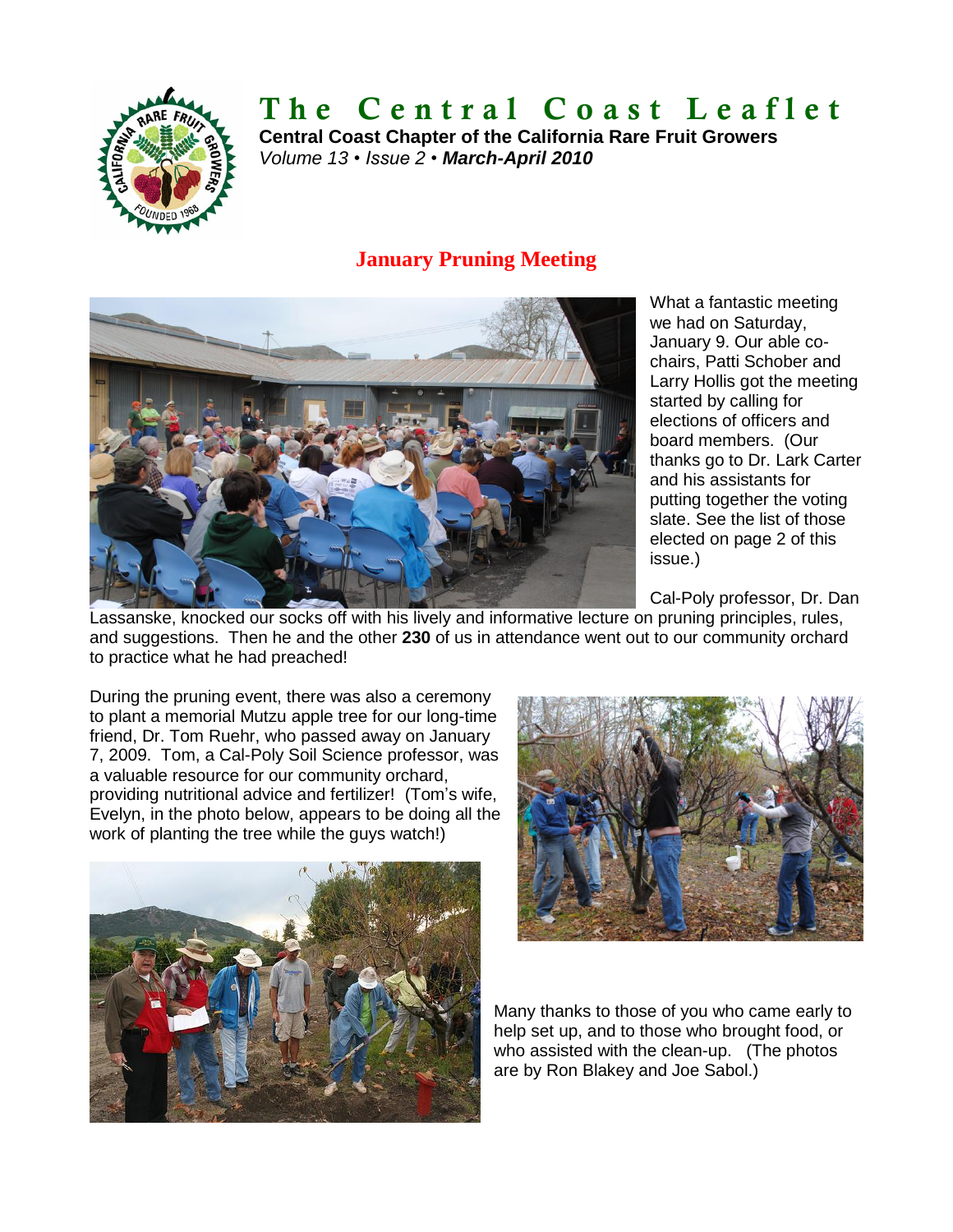#### **Chapter Officers:**

Co-Chairs: Larry Hollis and Patti Schober Secretary: Helen Whigham Treasurer: Dick Pottratz

#### **Committee Members for 2010:**

Program Coordinators: Joe Sabol, Bob Tullock, Roger Eberhardt, Robert Scott, Art DeKleine, Jaleah Brynn, Lauren Garner, and Chuck Atlee CRFG Board Member & Recruitment: Joe Sabol Newsletter Editor: Lennette Horton Newsletter Mailing: Art & Doris Henzgen and Linda Haus Web Master: John Crowe Web Assistant: Art DeKleine Publicity: Joe Sabol Raffle Directors: Morris Tracy, Owen Baynham, and Joe Shennum Apple Grafting Coordinator & Assistants: Joe Sabol, Marvin Daniels and Patti Schober Community Orchard Coordinators: Joe Sabol, Marvin Daniels and Pet Daniels Historian/Archivist: Joan Tomooka Librarian: Marie Moyer Photographer: Paul Moyer Assistant Photographers: Ronald Blakey and Joe Sabol Refreshments: Volunteers Alphabetically Designated Coffee: Evelyn Ruehr Name Tags: Gloria DeKleine Greeters: Suzie Allen and Choung Crowe Pruning Resource Coordinator Russee Parvin Scholarship Program: Lauren Garner, Chairperson, Carol Scott, Robert Scott, Barbara Mathews, and Joe Sabol Board of Directors: Above listed Officers & Committee members plus Lark Carter, Nancy Lehman, and Jenny Weaver

### **February Grafting and Scion Exchange Meeting**

By Joe Sabol

What a day we had on Saturday, February 20!

Our CRFG volunteers came early and worked to get ready for the crowd. I think we had about 50 volunteers working by 12 noon. The crowd also came early! They came to buy rootstock like never before in history! We sold a ton of rootstock! The rootstock sales team, led by Pet Daniels and Larry Hollis, worked hard and fast for several hours and had people lined up halfway to Cuesta College! The people kept behind the ribbon until Carol Scott cut it for the surge on our scion wood! The scion wood tables were nearly empty at the end of the day! The seven gifted grafters had a big happy crowd all afternoon--many people told me they listened and watched many of the grafters and were very pleased. People come from all over the central coast to watch these gifted grafters! Marv Daniels was kept busy grafting trees for others for a donation. We sold out of the 50 Persimmons trees! We sold all 24 of the grafting knives! Owen Baynham, Art Duarte and Joan Tomooka quickly canned up over 70 of the rootstock for a small fee. This is a popular addition to our program! Art DeKleine had many requests for the popular Buddy Tape and sold lots of grafting kits that he had made up for the novice grafter. Volunteers brought hundreds of Starbuck bags and one gallon cans! The compost bin donated by a very generous Richard Fisher brought a final bid of \$250! Carolyn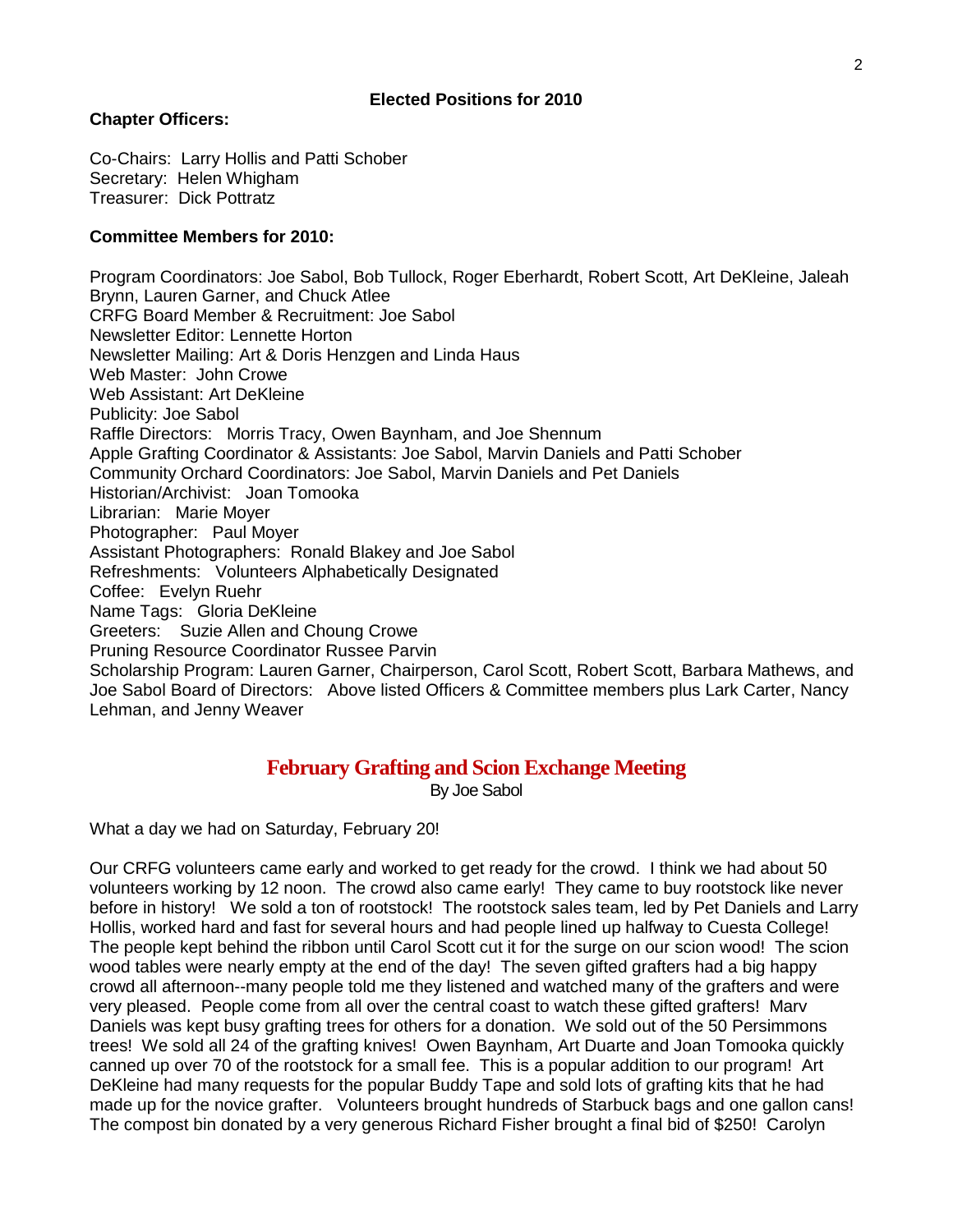Eicher was pleased with the donated fruit that came to her table and she took it to the two homeless shelters in SLO! Gloria DeKleine and her crew signed up a bunch of new subscribers and members! Evelyn's drinks and the nutrition table were popular with everyone. The clean-up crew got the place spotless and returned the borrowed tables well before dark!

In summary, it was a fantastic 16th Annual Grafting Party and Scion Exchange!! It was a lot of work for a lot of people, too many to name here. It was a major TEAM effort!!!

What fun it is to be a member of this outfit!!!



## **High School Apple Grafting**

The high school apple grafting program is in full swing! As usual, this very popular program is being spear-headed by Dr. Joe Sabol, but he is the first to admit he could never do it without the assistance of **many** volunteers—and especially without help from his two main coordinators, Marv Daniels and Patty Schober. (This year Joe has depended on them even more since he caught a "bug" and couldn't make it to a couple of grafting classes.) The photo on the left was taken at Nipomo High School where FOUR classes were taught in one day, with 100 trees grafted! The Nipomo HS FFA prepared a super tri-tip lunch for us.

For the FOURTH year in a row, we have received a \$500 donation from a good friend up in the Salinas Valley. This donor is a former co-worker with Marv Daniels. He has helped us with only a few grafting activities, but he loves our high school apple grafting project! This donation will help support some of the "hidden" costs related to the high school grafting program. We sell the schools the rootstock at near cost and we do not charge for the "goop", green tape, labels, stickers, knives, and related materials. This generous donation will help us to plan for the future!

## **Announcements**

**WELCOME NEW or RETURNING ASSOCIATES:** Stanton Keck, Mary Cardoza, David Madson, Dawn Rowlands, Ellen & Bill Fry, Dale Felton, Melinda Forbes, Paul Ames, Clark Bashore, Jens Hansen, Nate Vincent, Connie Middleton-Frayer, Wendy McKeown, Beverly Sessa, Larry & Kathy Hoenig, Doug & Denise Overman, Carla Hahn, Emily D. Pajak, Stephanie Gould, Leroy Davis, Charles Harber, John Robinson, Susan McIeachern, Leonel & Monica Palomarez, Matt Wiener, Donna Hamber, Wayne Peterson, Zoya Rihal, Sanford White, Cam Mitchell, Dave Okura, Edward Rogell, Jordan Burbank, Ruth Scovell, Kathryn Santoyo, Laura Lehmer, Steven Sales, Mark Welch, and Cindy and Charles Jelinek.

**JOIN THE NATIONAL CRFG:** If you **haven't** joined the national organization of the **California Rare Fruit Growers**, why not? With your membership you receive a wonderful color magazine, *The Fruit Gardener*, filled with great articles on fruit growing, news, many chapter activities and contacts. You can also vote on important membership issues and even elect the governing board. Where else can you get so much for a mere \$3.00 a month? That's less than one trip to that specialty coffee place! Dues are **\$36 annually** or **3 years for \$100**. Membership applications are available from **Joe Sabol**. Call him at **544-**